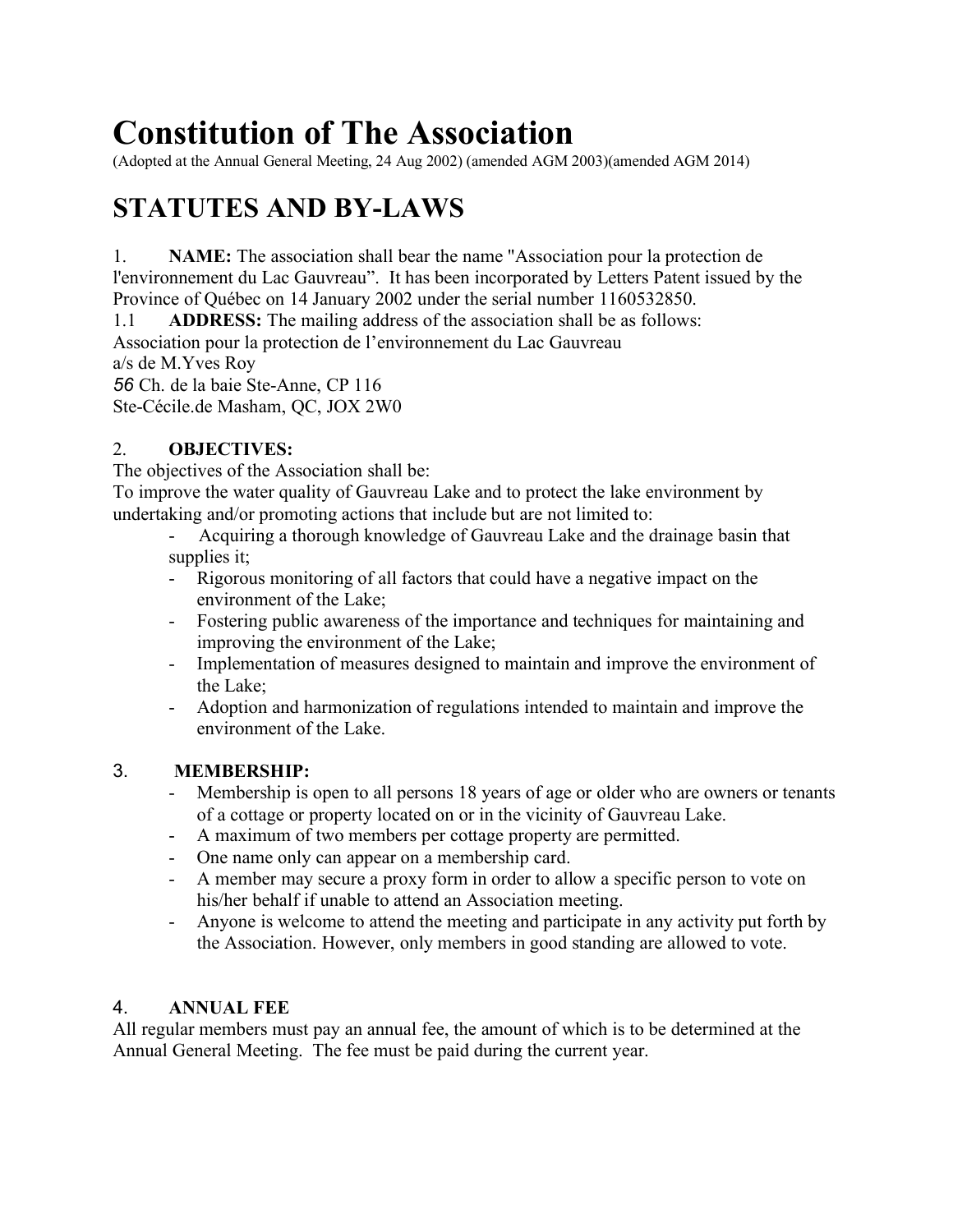# 5. **MEETINGS**

5.1 Annual General Meeting. An annual general meeting of all members of the association must take place at the location and time determined by the board of directors as indicated in the notice sent to all members. The paid members are the only ones who can vote at the annual general meeting.

5.2 Special General Meeting. A special general meeting may be convened by:

- Order of the President;
- Resolution of the Board of Directors;
- The written request of at least ten percent of the members in good standing addressed to the President or Secretary and specifying the purpose of the meeting. Upon receipt of such a request, the Secretary is to immediately convene the meeting. Notice of a special meeting must include an agenda; no subject other than those indicated in the agenda may be discussed.

53 Notice of Meetings.

The notice for either an annual or special meeting, signed by the Secretary and indicating its location, time and purpose must be either posted in the appropriate public places or

communicated to members by any other procedure chosen by the Board of Directors.

5.4 Quorum For The General Meeting.

The quorum shall constitute 10 paid members that must be present in order for the meeting to legally proceed. If a quorum is not obtained by 30 minutes after the hour scheduled for the meeting, the meeting shall be adjourned.

- 5.5 Voting.
	- At all general meetings voting shall be by raised hands unless a paid member calls for secret ballot;
	- The meeting chairperson will abstain from voting unless there is a tie, in which case he or she will cast the deciding vote;
	- Only members in good standing have the right to vote at general meetings and the list of eligible voters shall be retained by the Secretary

# 6. **BOARD OF DIRECTORS**

The Association will be administered by a Board of Directors comprising up to twelve elected members representing the various sectors around the Lake. No more than two members may be elected from any one sector. If through resignation or any other reason a vacancy occurs on the Board of Directors, the Board may appoint another person to fill the post and to assume the rights, privileges and duties of that position until the next annual election.

6.1 Nominations and Election

- The members of the Board of Directors are elected every two years at the annual general meeting.
- Nominations for office, signed by at least two members in good standing, may be presented to the Secretary at least one week before the General Meeting.
- In addition, nominations for office will be called at the Annual General Meeting and any person so nominated for any office must be proposed by at least one member in good standing, and seconded by at least another member in good standing not of the same family unit as the person nominated.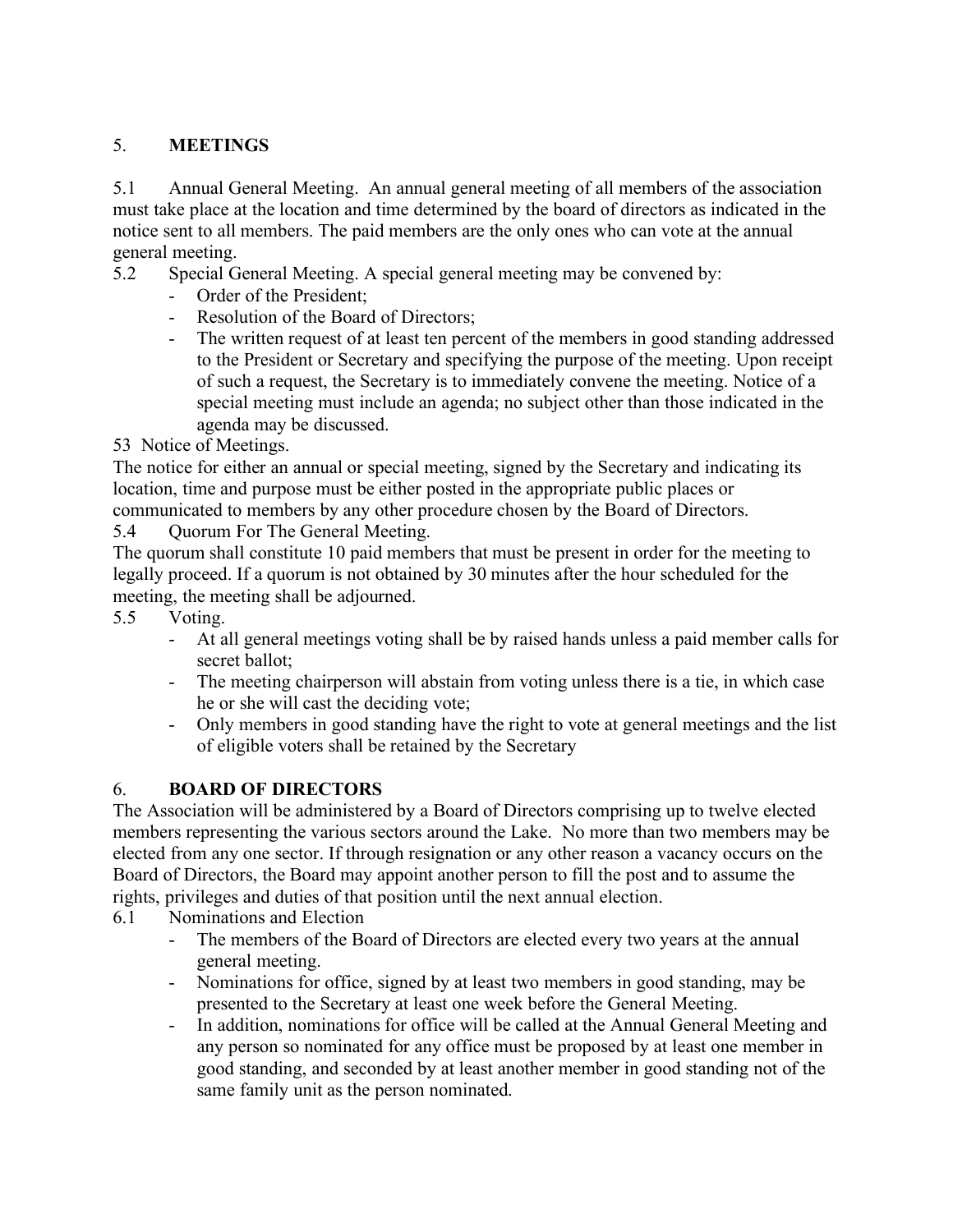- 6.2 Meetings of the Board of Directors.
	- The Board of Directors shall meet once per year and at other times as required, these meetings being called by the Secretary at the request of the Co-President(s). Other meetings may be convened by the Secretary at either the President's request, or that of three members of the Board of Directors.
	- A notice of the Board meeting, indicating time and place must be sent to each member of the Board before the meeting.
	- Any resolution signed by all members of the Board of Directors will be as valid as if it had been adopted during a meeting duly convened and held. A notice indicating the time arid place of the meeting must be sent to each member of the Board before the meeting.
	- Five members of the Board of Directors shall constitute a quorum.
	- One of the Co-Presidents is the chairperson. All members of the Board have the right to vote, a majority carrying the rule. In case of a tie, the Chairperson casts the deciding vote.
- 6.3 Additional Duties of the Board of Directors

In addition to the duties required to carry out the stated objectives of the Association, the Board of Directors, by majority vote, shall decide if at any time the Association should get involved in any subject matter outside the traditional objectives of the Association.

# 7. **THE EXECUTIVE COMMITTEE**

- 7.1 The Executive Committee is composed of the Co-Presidents, Secretary; and the Treasurer.
- 7.2 If through resignation or any other reason a vacancy occurs on the Executive Committee, the following procedures will prevail:
	- If one of the Co-Presidents is unable to complete his/her term, the position will be filled by the other Co-President who will hold office until the next general election.
	- If the Secretary, or the Treasurer is unable to complete his/her term, the Committee may appoint someone from the Board of Directors to fill the post and to assume rights, duties and privileges of that position until the next general election.
- 7.3 Removal Of A Member of the Executive From Office
	- If there is a perceived abuse of power by any member of the Executive, with the exception of the President, or if any member of the ~executive, President excepted, does not carry out his/her functions in a proper and diligent manner or seems to be abandoning in part or in whole his/her responsibilities, the other members of the Board may, by a simple majority vote, declare the position vacant.
	- If there is a perceived abuse of power by one of the Co-Presidents, or if he/she does not carry out his/her functions in a proper and diligent manner or seems to be abandoning in part or in whole his/her responsibilities, the other members of the Board or a group of members in good standing representing ten percent (10%) of the general membership, may request an election to fill the post of Co-President.

Such a request will be submitted in writing to the Secretary of the Association. Such an election vote may not be held earlier than 30 days after the Secretary will have advised all of the members of the Association of such an election call. In the interim, the other Co-President will assume the role, rights, and responsibilities of the President.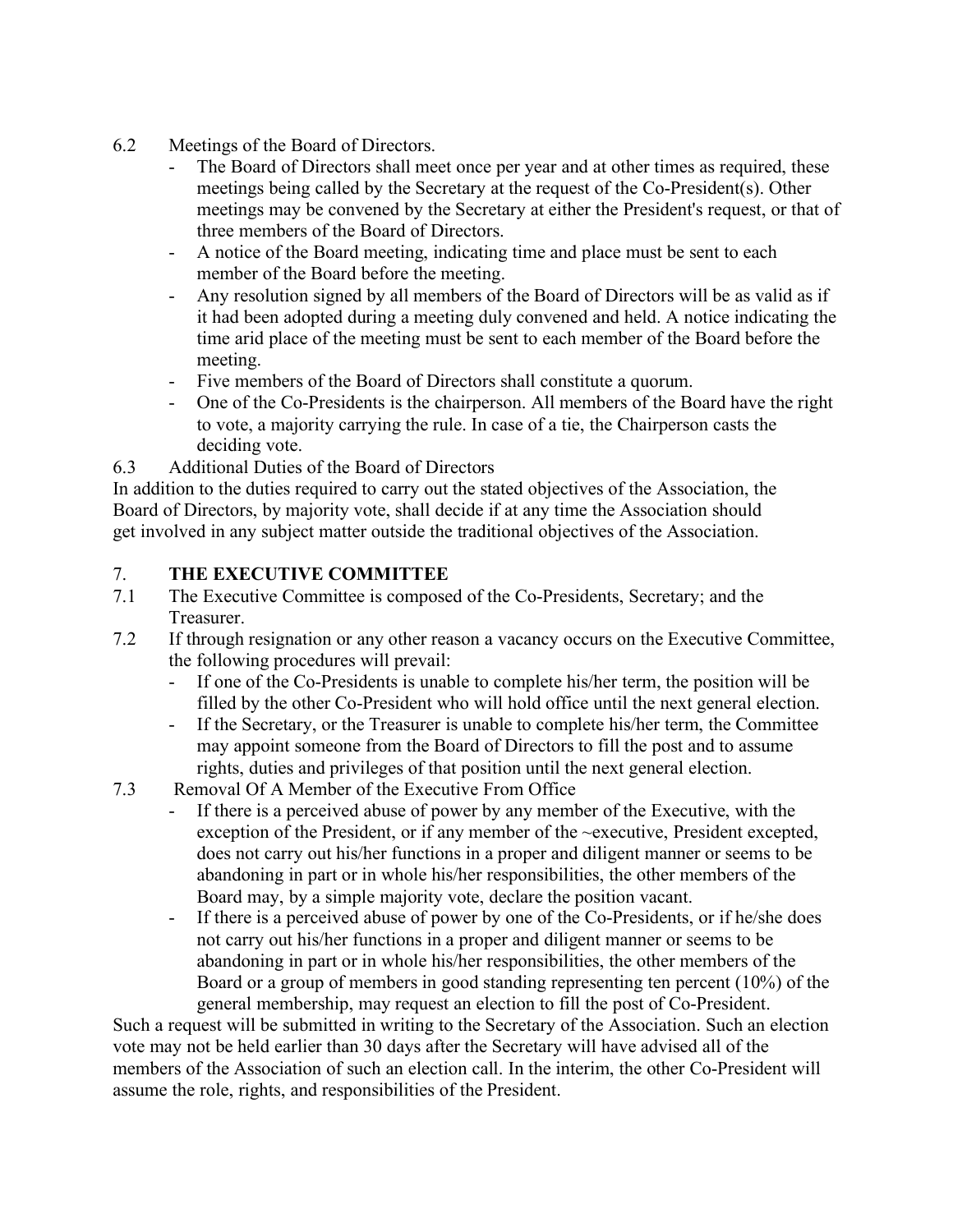### 8. **DUTIES OF THE EXECUTIVE AND BOARD**.

#### 8.1 Co-Presidents

Co-Presidents, normally from different sectors of the lake, are the official representatives of the Association. They preside at all meetings of the members of the Association and of the Board of Directors, sharing the task as decided between them. They act as required or authorized by law and exercise all the powers and duties attributed to them by the Association by-laws. One Co-President shall, in the absence, death, disability, or resignation of the other Co-President, replace the later for the remainder of the term and shall exercise all the powers and duties conferred in him or her by the Board of Directors.

# 8.2 Treasurer

The Treasurer is the guardian of the funds, investments, debts and all valuable documents of the Association. He or she shall deposit in the name and to the credit of the Association in a bank or Credit Union so designated by the Board of Directors such funds belonging to the Association that shall have been turned over to him/her. He (she) shall keep detailed records of the receipt and disbursement of such funds.

#### 8.3 Secretary

The Secretary shall keep the minutes, of all meetings of the Association as well as all meetings of the Board of Directors in a book provided for that purpose. He or she shall see to it that all meeting notices conform to the bylaws of the Association or the law and that all bonds, reports, certificates and other documents and records are properly updated and filed.

#### 8.4 Sector Representatives

The other members of the Board are Sector Representatives, from each sector around the Lake; they are responsible for recruiting and communicating to members in their sector, and undertaking other tasks as agreed by the Board.

#### 9. **EXPENSES**

Members of the Board of Directors and Executive Committee shall not receive any remuneration for their services. Expenses legally incurred while conducting the normal business of the Association (e.g. telephoning, correspondence) may be approved for reimbursement by the Board of Directors.

#### 10. **SIGNATURES**

- Cheques and other commercial documents shall be cashed, accepted, endorsed and signed by the Treasurer and one of the Co-presidents.
- Documents requiring the signature of the Association may be signed by the Co-Presidents, another member of the Board of Directors so designated by the Board, or by one of the Co-Presidents alone, if so designated to do so in any specific instance by the Board of Directors.

#### 11. **AMENDMENTS**

Amendments to these by-laws or to any Association by-law shall be proposed in writing by the Board of Directors or by 10 members in good standing to the Secretary and approved by a vote of not less than two-thirds of the members in good standing